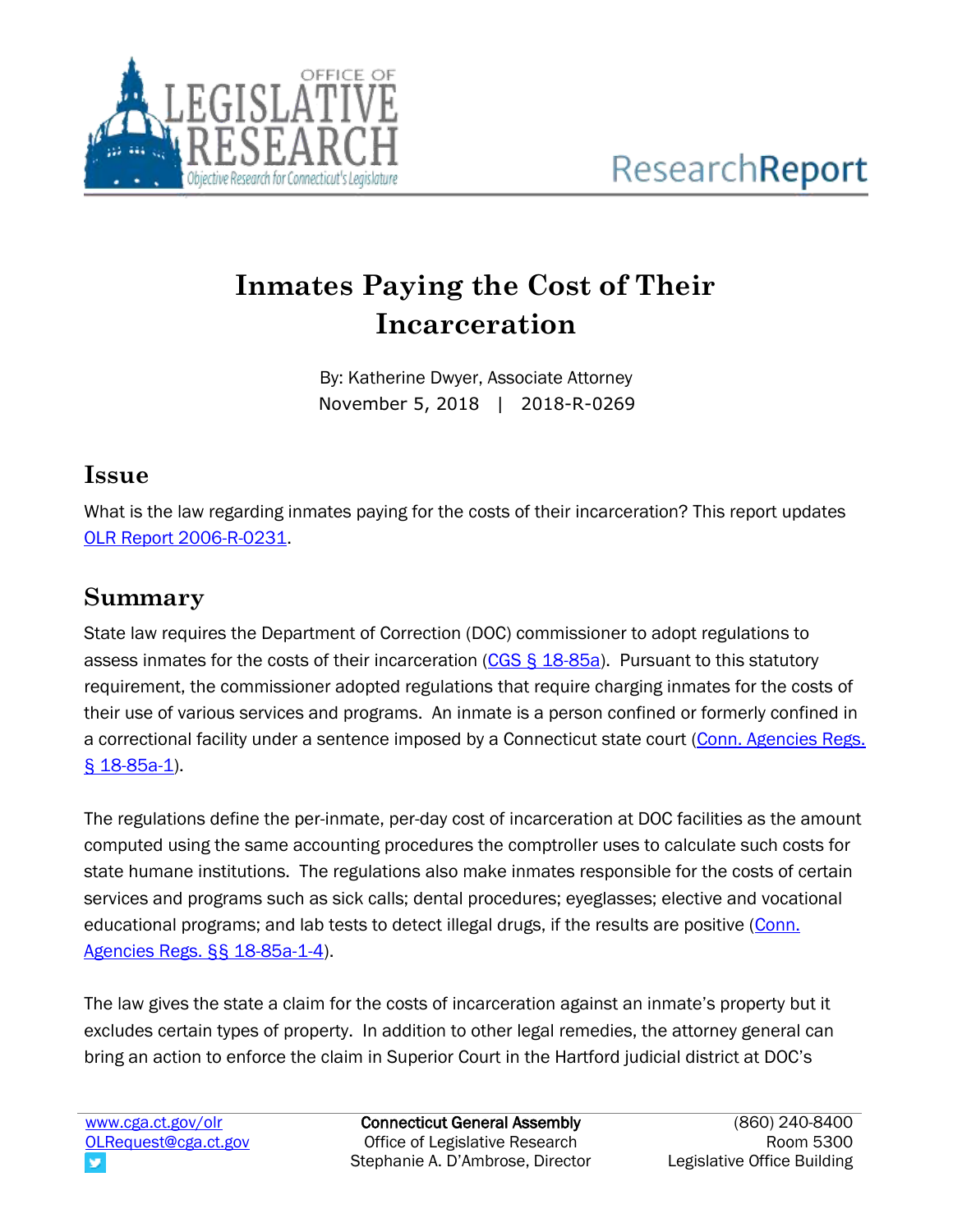request. The action must be brought within two years of the inmate's release from prison or within two years of his death if he dies while in DOC custody. This restriction does not apply to property that is fraudulently concealed.

According to the Office of Fiscal Analysis, DOC collected \$5,669,687 in FY 15; \$5,728,194 in FY 16; \$4,778,428 in FY 17; and \$6,465,907 in FY 18 in assessed incarceration costs.

## **Inmates' Duty to Pay for Programs and Services**

The regulations specify that the inmate's responsibility to pay for the use of services and programs is governed by the following schedule:

- 1. elective education programs: \$3.00 per course;
- 2. vocational-education programs: \$3.00 per course;
- 3. sick call (inmate-initiated visits): \$3.00 per visit;
- 4. dental procedures: \$3.00 per procedure;
- 5. eyeglasses: \$3.00 per prescription; and
- 6. laboratory tests taken to detect illegal use of drugs where results are positive: actual cost of confirmation test (Conn. Agencies [Regs. § 18-85a-3\)](https://eregulations.ct.gov/eRegsPortal/Browse/RCSA/%7BB52B9314-1012-4F27-B384-B68C7AE64B46%7D).

## **Property Subject to the State's Claim**

The law gives the state a claim for incarceration costs against any property owned by an inmate except for:

- 1. property the inmate acquired after he or she was released from incarceration;
- 2. property acquired for work performed during incarceration as part of a program designated or defined in DOC regulation as a job training, skill development, career opportunity, or enhancement program (but the DOC commissioner may assess a participation fee);
- 3. money from a contract for reenacting the inmate's violent crime in various media (such as movies and books) or from the expression of the person's thoughts or feelings about the crime which by law must be paid to the Office of Victim Services; and
- 4. property that is statutorily exempt from execution to satisfy court judgments and exempt property of a farm partnership.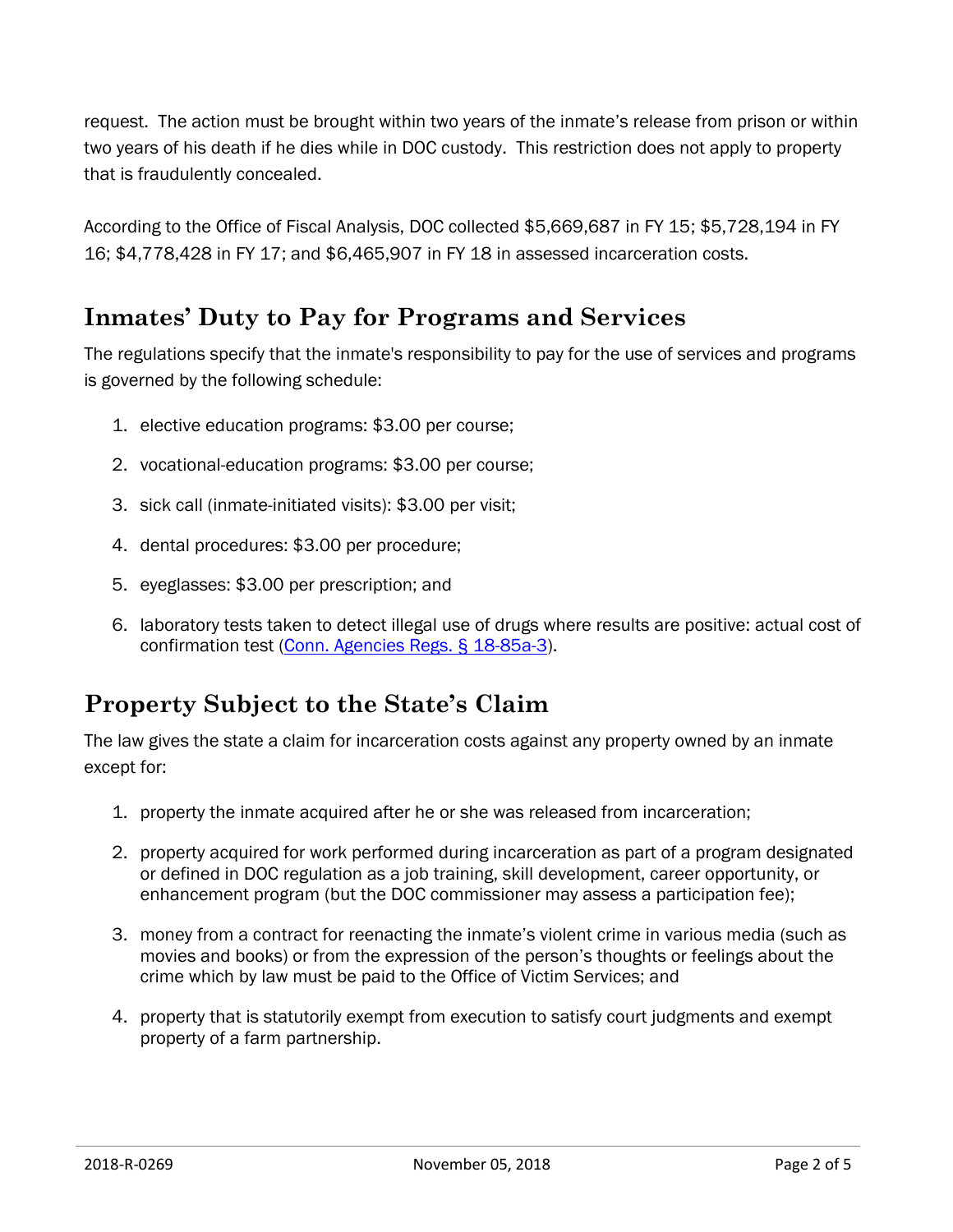But the claim does apply to:

- 1. lottery and pari-mutuel winnings after the person's release from prison;
- 2. his or her estate, inheritance, and lawsuit proceeds won within a certain period after his release from prison; and
- 3. certain federal, state, or municipal pension, annuity, insurance contracts, and similar items that are for government employee retirement benefits (subject to the rights of an alternate payee under a qualified domestic relations order); and
- 4. property acquired for work performed during incarceration at a pilot program for inmate labor in private industry [\(CGS § 18-85a\)](https://www.cga.ct.gov/current/pub/chap_325.htm#sec_18-85a).

#### *Lawsuit Proceeds*

Whenever a person who owes the state money for the costs of incarceration wins a lawsuit judgment, the state's claim is a lien against the proceeds. The maximum amount of the claim is the full cost of the inmate's incarceration or 50% of the proceeds, minus certain expenses, whichever is less.

The incarceration lien has priority over all other claims, including any state lien for repayment of public assistance, except:

- 1. child support obligations the state can collect in public assistance repayments from a person's lawsuit proceeds (by law these funds must first reimburse Medicaid for coverage related to injuries that were the basis of the lawsuit);
- 2. expenses of the lawsuit, including attorney's fees;
- 3. hospitalization costs connected with the lawsuit not paid by insurance or other benefits;
- 4. physicians' fees associated with the hospitalization that the state has not paid for and that insurance or other benefits do not cover;
- 5. court-ordered restitution or compensation to a crime victim; and
- 6. payment of a civil judgment to a crime victim.

The proceeds are assignable to the state. The lien requires the inmate's attorney to pay DOC from the proceeds. But, if the attorney gives DOC written notice of a settlement or judgment that requests the lien amount, and DOC does not provide it within 45 days, then the attorney can distribute the proceeds to the inmate and is not liable to the state.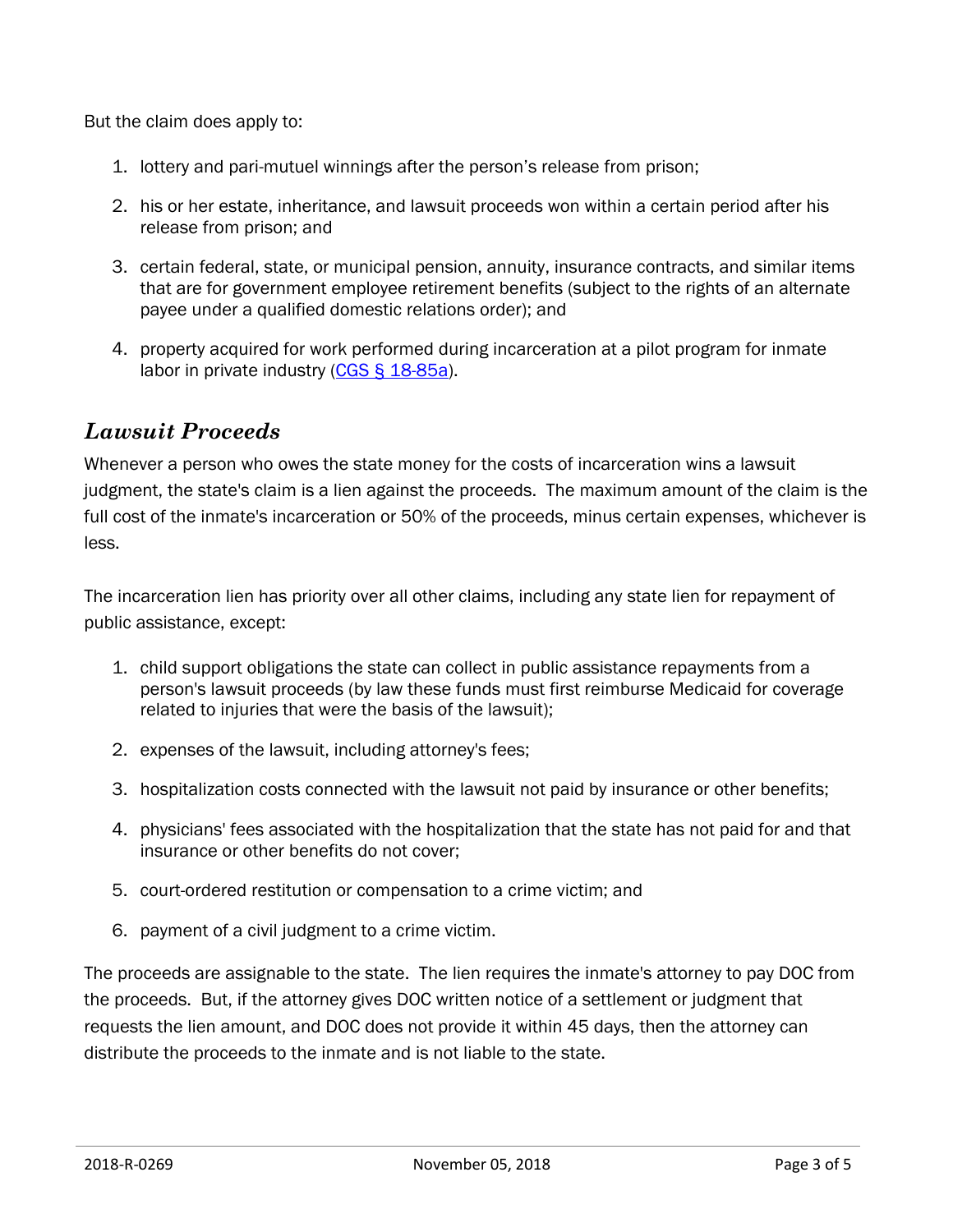This provision applies to lawsuits brought within 20 years of the person's release from incarceration [\(CGS § 18-85b\(a\)](https://www.cga.ct.gov/current/pub/chap_325.htm#sec_18-85b)).

#### *Inheritance*

When a person who owes the state money for the costs of incarceration inherits property or money, the state's claim is a lien against the inheritance for the total cost of incarceration or 50% of the inheritance, whichever is less. There is no reduction in this amount. The probate court must accept any lien notice that DOC files and, to the extent the estate has not already been paid out, order the estate distributed accordingly.

This provision applies to inheritances within 20 years of the person's release from incarceration [\(CGS § 18-85b\(b\)\)](https://www.cga.ct.gov/current/pub/chap_325.htm#sec_18-85b).

#### *Death of Person Owing Costs of Incarceration*

When someone who owes the state money for the costs of incarceration dies, the state has a lien against the estate up to the total costs of incarceration to the extent the estate is not needed to support a surviving spouse, parent, or dependent children. The lien has priority over all other unsecured claims, including public assistance liens, except for:

- 1. child support obligations the state can collect in public assistance repayments;
- 2. up to \$375 for the expenses of his last sickness;
- 3. state payments of up to \$1,200 for funeral and burial expenses to a person who received state supplement or temporary family assistance;
- 4. court-ordered restitution or compensation to a crime victim;
- 5. payment of a civil judgment to a crime victim; and
- 6. administrative expenses, including probate taxes and fees and fiduciary fees up to certain limits. If the deceased inmate has a prepaid funeral arrangement, the funeral and burial exception amount must be reduced by the amount of the arrangement.

The law allows priority for fiduciary fees, based on the value of the estate, only up to certain limits. It allows 5% on the first \$2,000; 4% on the next \$8,000; and 3% on the excess over \$10,000. The probate court, after a hearing with a 10-day notice to DOC, can authorize payment above these levels for extraordinary services.